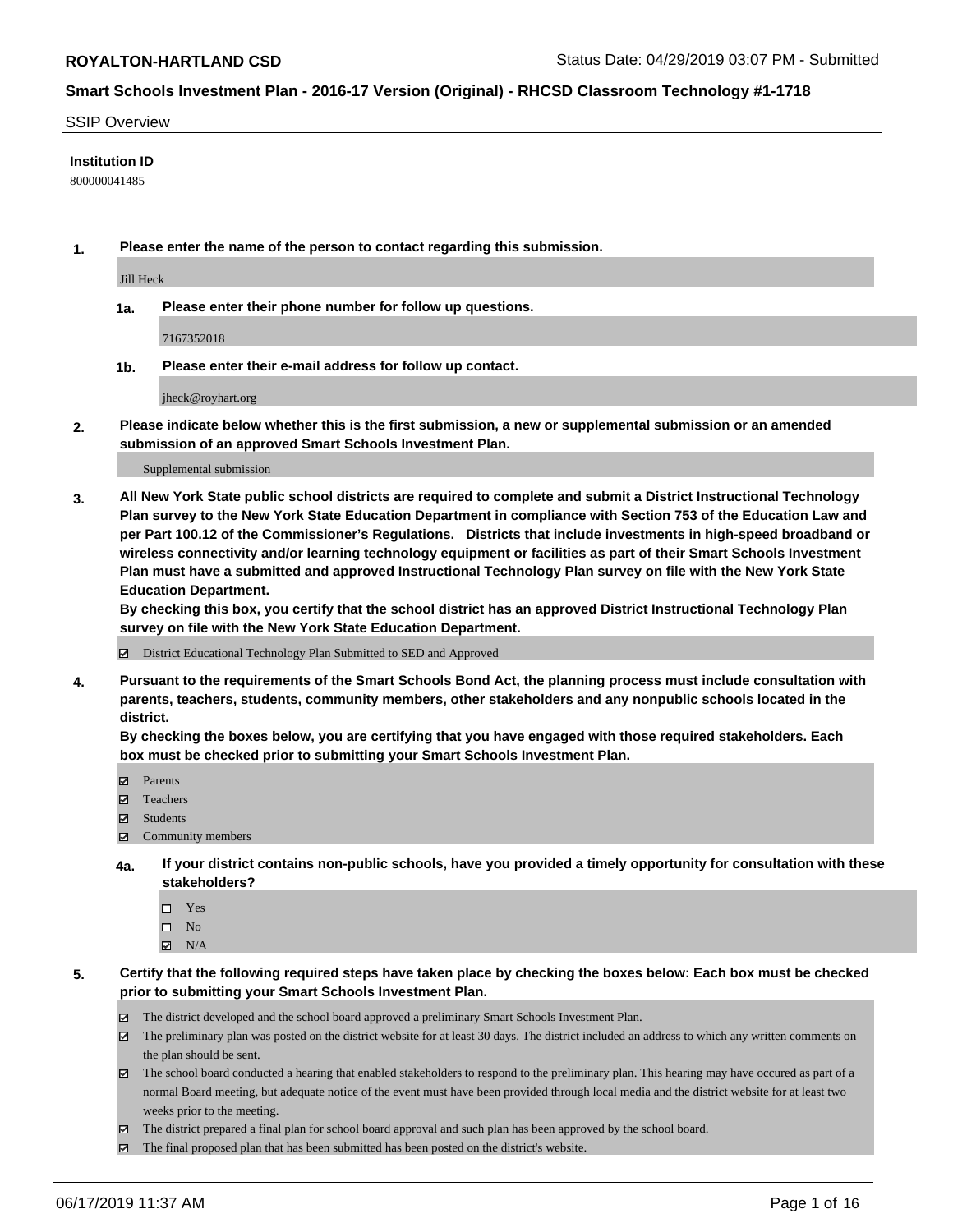SSIP Overview

**5a. Please upload the proposed Smart Schools Investment Plan (SSIP) that was posted on the district's website, along with any supporting materials. Note that this should be different than your recently submitted Educational Technology Survey. The Final SSIP, as approved by the School Board, should also be posted on the website and remain there during the course of the projects contained therein.**

Royalton-Hartland Central School District\_ Smart Schools Investment Plan.pdf

**5b. Enter the webpage address where the final Smart Schools Investment Plan is posted. The Plan should remain posted for the life of the included projects.**

http://www.royhart.org/domain/258

**6. Please enter an estimate of the total number of students and staff that will benefit from this Smart Schools Investment Plan based on the cumulative projects submitted to date.**

1,303

**7. An LEA/School District may partner with one or more other LEA/School Districts to form a consortium to pool Smart Schools Bond Act funds for a project that meets all other Smart School Bond Act requirements. Each school district participating in the consortium will need to file an approved Smart Schools Investment Plan for the project and submit a signed Memorandum of Understanding that sets forth the details of the consortium including the roles of each respective district.**

 $\Box$  The district plans to participate in a consortium to partner with other school district(s) to implement a Smart Schools project.

### **8. Please enter the name and 6-digit SED Code for each LEA/School District participating in the Consortium.**

| Partner LEA/District | <b>ISED BEDS Code</b> |
|----------------------|-----------------------|
| (No Response)        | (No Response)         |

### **9. Please upload a signed Memorandum of Understanding with all of the participating Consortium partners.**

(No Response)

**10. Your district's Smart Schools Bond Act Allocation is:**

\$1,197,557

**11. Enter the budget sub-allocations by category that you are submitting for approval at this time. If you are not budgeting SSBA funds for a category, please enter 0 (zero.) If the value entered is \$0, you will not be required to complete that survey question.**

|                                       | Sub-<br><b>Allocations</b> |
|---------------------------------------|----------------------------|
| School Connectivity                   | l 0                        |
| Connectivity Projects for Communities | $\Omega$                   |
| <b>Classroom Technology</b>           | 202,149                    |
| Pre-Kindergarten Classrooms           | $\overline{0}$             |
| Replace Transportable Classrooms      | $\Omega$                   |
| High-Tech Security Features           | 0                          |
| Totals:                               | 202,149                    |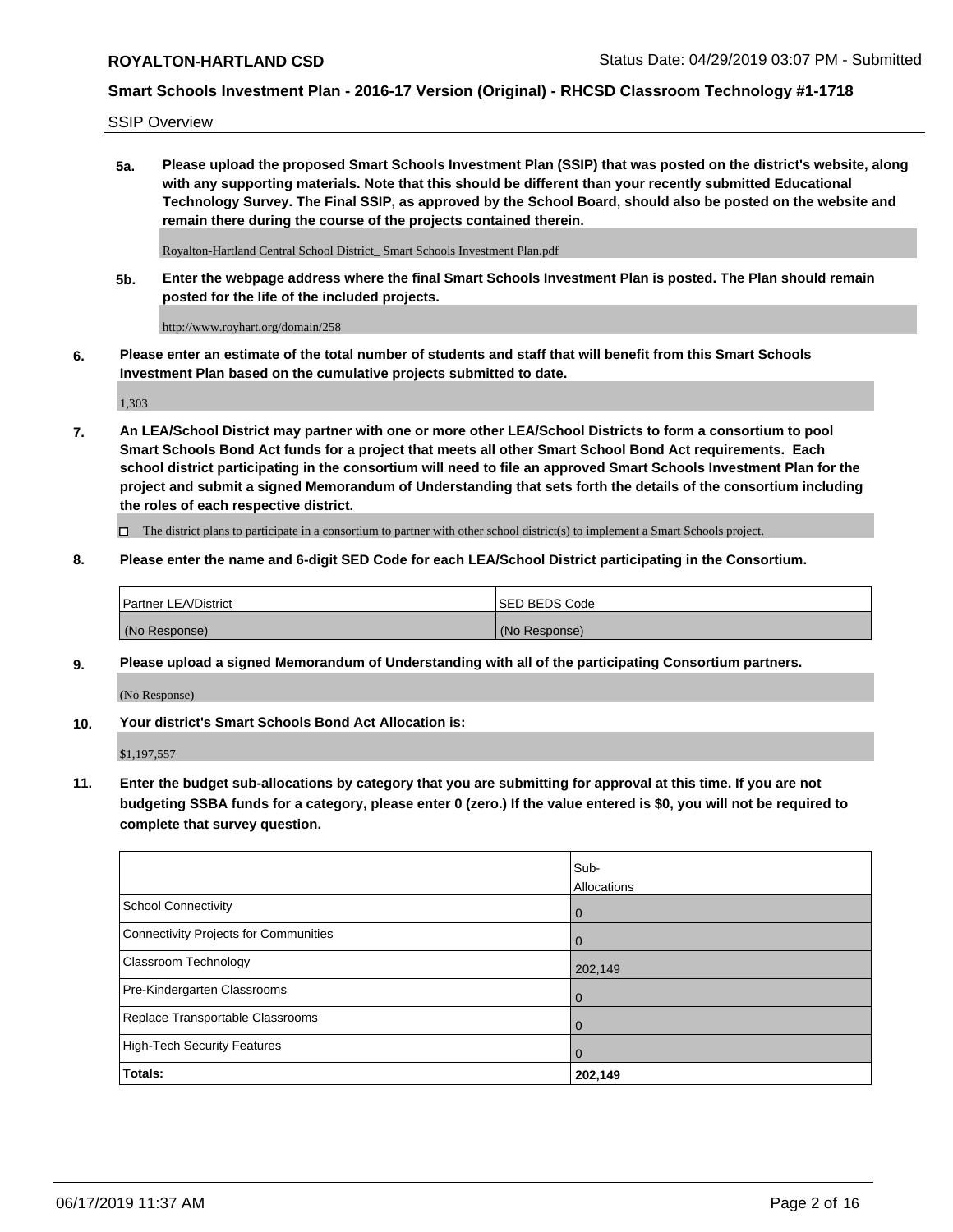School Connectivity

- **1. In order for students and faculty to receive the maximum benefit from the technology made available under the Smart Schools Bond Act, their school buildings must possess sufficient connectivity infrastructure to ensure that devices can be used during the school day. Smart Schools Investment Plans must demonstrate that:**
	- **• sufficient infrastructure that meets the Federal Communications Commission's 100 Mbps per 1,000 students standard currently exists in the buildings where new devices will be deployed, or**
	- **• is a planned use of a portion of Smart Schools Bond Act funds, or**
	- **• is under development through another funding source.**

**Smart Schools Bond Act funds used for technology infrastructure or classroom technology investments must increase the number of school buildings that meet or exceed the minimum speed standard of 100 Mbps per 1,000 students and staff within 12 months. This standard may be met on either a contracted 24/7 firm service or a "burstable" capability. If the standard is met under the burstable criteria, it must be:**

**1. Specifically codified in a service contract with a provider, and**

**2. Guaranteed to be available to all students and devices as needed, particularly during periods of high demand, such as computer-based testing (CBT) periods.**

**Please describe how your district already meets or is planning to meet this standard within 12 months of plan submission.**

(No Response)

**1a. If a district believes that it will be impossible to meet this standard within 12 months, it may apply for a waiver of this requirement, as described on the Smart Schools website. The waiver must be filed and approved by SED prior to submitting this survey.**

 $\Box$  By checking this box, you are certifying that the school district has an approved waiver of this requirement on file with the New York State Education Department.

### **2. Connectivity Speed Calculator (Required)**

|                         | Number of<br>Students | Multiply by<br>100 Kbps | Divide by 1000 Current Speed<br>to Convert to<br>Required<br>Speed in Mb | l in Mb          | Expected<br>Speed to be<br>Attained Within   Required<br>12 Months | <b>Expected Date</b><br>When<br>Speed Will be<br><b>Met</b> |
|-------------------------|-----------------------|-------------------------|--------------------------------------------------------------------------|------------------|--------------------------------------------------------------------|-------------------------------------------------------------|
| <b>Calculated Speed</b> | (No<br>Response)      | (No Response)           | (No<br>Response)                                                         | (No<br>Response) | (No<br>Response)                                                   | (No<br>Response)                                            |

**3. Describe how you intend to use Smart Schools Bond Act funds for high-speed broadband and/or wireless connectivity projects in school buildings.**

(No Response)

**4. Describe the linkage between the district's District Instructional Technology Plan and the proposed projects. (There should be a link between your response to this question and your response to Question 1 in Part E. Curriculum and Instruction "What are the district's plans to use digital connectivity and technology to improve teaching and learning?)**

(No Response)

**5. If the district wishes to have students and staff access the Internet from wireless devices within the school building, or in close proximity to it, it must first ensure that it has a robust Wi-Fi network in place that has sufficient bandwidth to meet user demand.**

**Please describe how you have quantified this demand and how you plan to meet this demand.**

(No Response)

**6. As indicated on Page 5 of the guidance, the Office of Facilities Planning will have to conduct a preliminary review**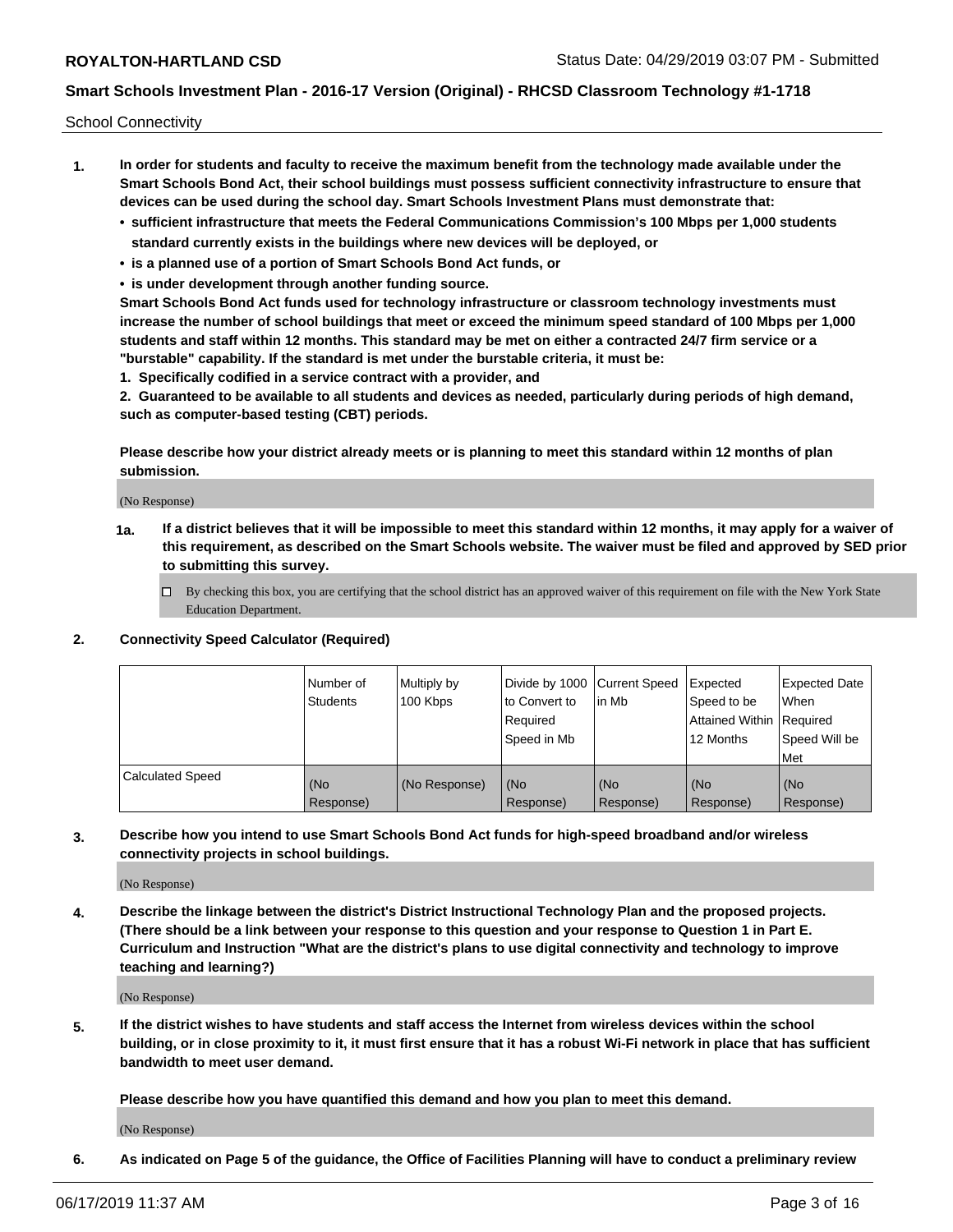School Connectivity

**of all capital projects, including connectivity projects.**

**Please indicate on a separate row each project number given to you by the Office of Facilities Planning.**

| Project Number |  |
|----------------|--|
|                |  |
| (No Response)  |  |
|                |  |

**7. Certain high-tech security and connectivity infrastructure projects may be eligible for an expedited review process as determined by the Office of Facilities Planning.**

**Was your project deemed eligible for streamlined review?**

(No Response)

**8. Include the name and license number of the architect or engineer of record.**

| Name          | License Number |
|---------------|----------------|
| (No Response) | (No Response)  |

**9. If you are submitting an allocation for School Connectivity complete this table. Note that the calculated Total at the bottom of the table must equal the Total allocation for this category that you entered in the SSIP Overview overall budget.** 

|                                            | Sub-              |
|--------------------------------------------|-------------------|
|                                            | <b>Allocation</b> |
| Network/Access Costs                       | (No Response)     |
| <b>Outside Plant Costs</b>                 | (No Response)     |
| School Internal Connections and Components | (No Response)     |
| <b>Professional Services</b>               | (No Response)     |
| Testing                                    | (No Response)     |
| <b>Other Upfront Costs</b>                 | (No Response)     |
| <b>Other Costs</b>                         | (No Response)     |
| Totals:                                    | 0                 |

**10. Please detail the type, quantity, per unit cost and total cost of the eligible items under each sub-category. This is especially important for any expenditures listed under the "Other" category. All expenditures must be eligible for tax-exempt financing to be reimbursed through the SSBA. Sufficient detail must be provided so that we can verify this is the case. If you have any questions, please contact us directly through smartschools@nysed.gov. NOTE: Wireless Access Points should be included in this category, not under Classroom Educational Technology, except those that will be loaned/purchased for nonpublic schools.**

| Select the allowable expenditure | Item to be purchased | Quantity      | <b>Cost per Item</b> | <b>Total Cost</b> |
|----------------------------------|----------------------|---------------|----------------------|-------------------|
| type.                            |                      |               |                      |                   |
| Repeat to add another item under |                      |               |                      |                   |
| each type.                       |                      |               |                      |                   |
| (No Response)                    | (No Response)        | (No Response) | (No Response)        | (No Response)     |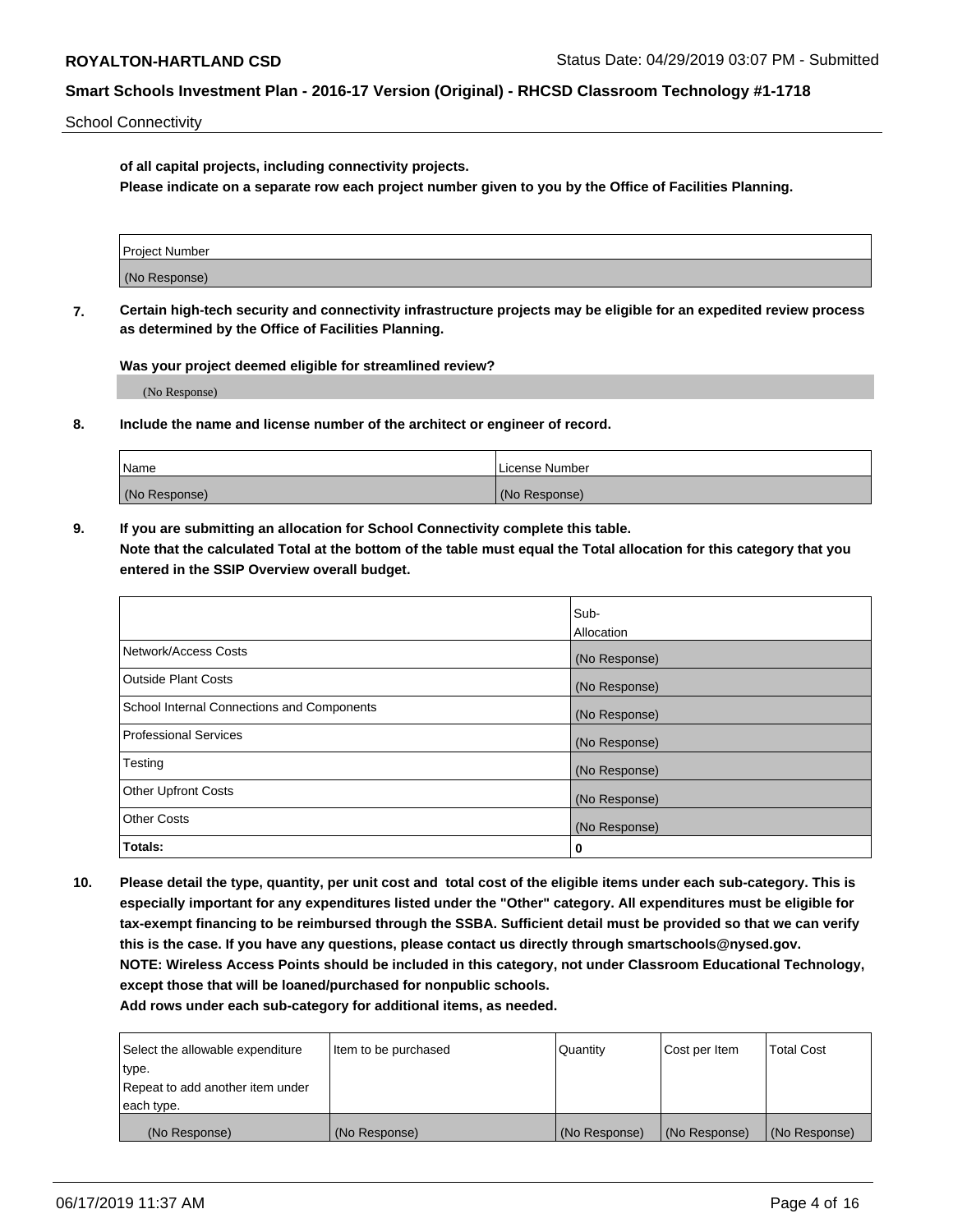Community Connectivity (Broadband and Wireless)

**1. Describe how you intend to use Smart Schools Bond Act funds for high-speed broadband and/or wireless connectivity projects in the community.**

(No Response)

**2. Please describe how the proposed project(s) will promote student achievement and increase student and/or staff access to the Internet in a manner that enhances student learning and/or instruction outside of the school day and/or school building.**

(No Response)

**3. Community connectivity projects must comply with all the necessary local building codes and regulations (building and related permits are not required prior to plan submission).**

 $\Box$  I certify that we will comply with all the necessary local building codes and regulations.

**4. Please describe the physical location of the proposed investment.**

(No Response)

**5. Please provide the initial list of partners participating in the Community Connectivity Broadband Project, along with their Federal Tax Identification (Employer Identification) number.**

| <b>Project Partners</b> | Federal ID#   |
|-------------------------|---------------|
| (No Response)           | (No Response) |

**6. If you are submitting an allocation for Community Connectivity, complete this table.**

**Note that the calculated Total at the bottom of the table must equal the Total allocation for this category that you entered in the SSIP Overview overall budget.**

|                                    | Sub-Allocation |
|------------------------------------|----------------|
| Network/Access Costs               | (No Response)  |
| Outside Plant Costs                | (No Response)  |
| <b>Tower Costs</b>                 | (No Response)  |
| <b>Customer Premises Equipment</b> | (No Response)  |
| Professional Services              | (No Response)  |
| Testing                            | (No Response)  |
| <b>Other Upfront Costs</b>         | (No Response)  |
| <b>Other Costs</b>                 | (No Response)  |
| Totals:                            | 0              |

**7. Please detail the type, quantity, per unit cost and total cost of the eligible items under each sub-category. This is especially important for any expenditures listed under the "Other" category. All expenditures must be capital-bond eligible to be reimbursed through the SSBA. If you have any questions, please contact us directly through smartschools@nysed.gov.**

| Select the allowable expenditure<br>type. | Item to be purchased | Quantity      | Cost per Item | <b>Total Cost</b> |
|-------------------------------------------|----------------------|---------------|---------------|-------------------|
| Repeat to add another item under          |                      |               |               |                   |
| each type.                                |                      |               |               |                   |
| (No Response)                             | (No Response)        | (No Response) | (No Response) | (No Response)     |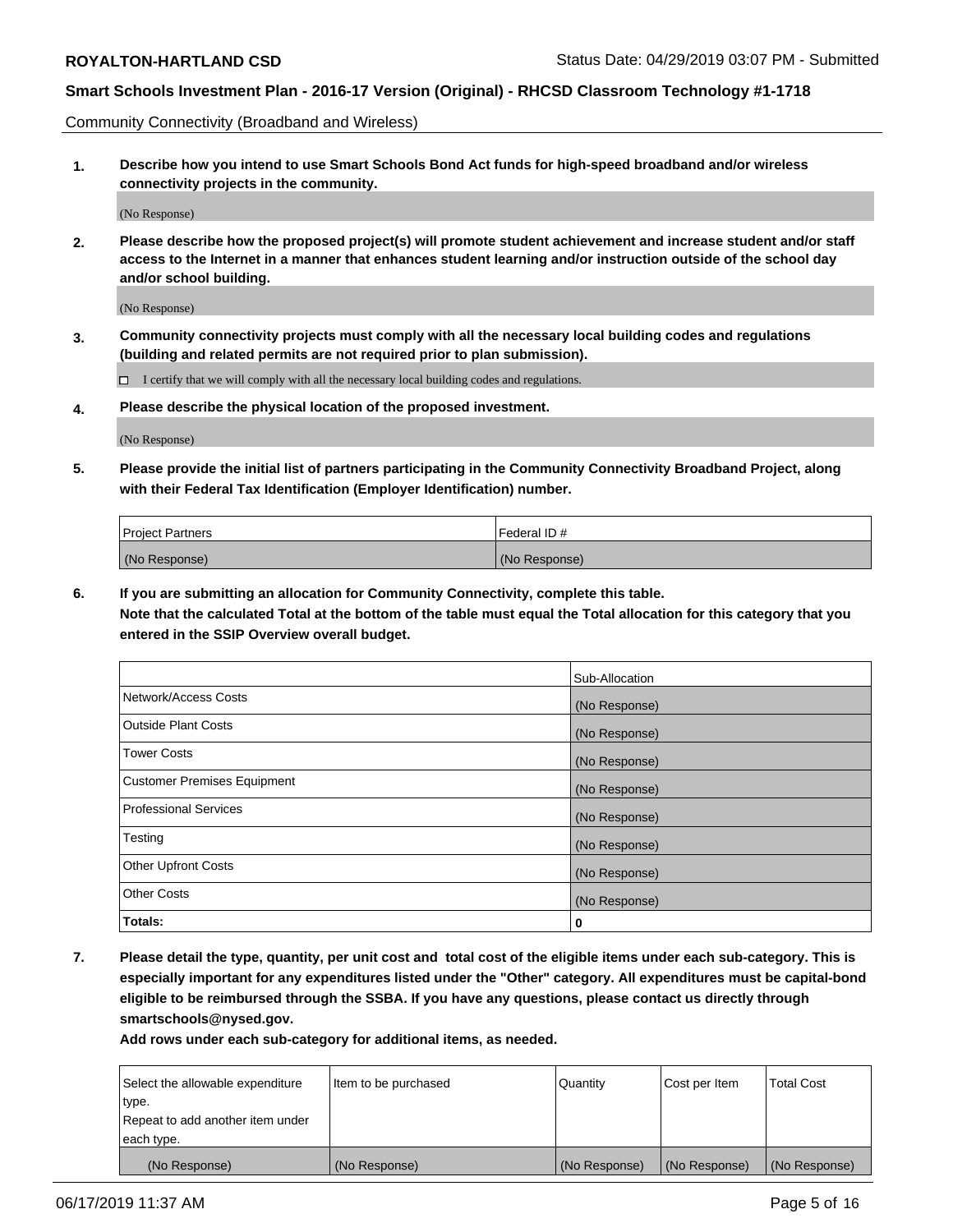### Classroom Learning Technology

**1. In order for students and faculty to receive the maximum benefit from the technology made available under the Smart Schools Bond Act, their school buildings must possess sufficient connectivity infrastructure to ensure that devices can be used during the school day. Smart Schools Investment Plans must demonstrate that sufficient infrastructure that meets the Federal Communications Commission's 100 Mbps per 1,000 students standard currently exists in the buildings where new devices will be deployed, or is a planned use of a portion of Smart Schools Bond Act funds, or is under development through another funding source. Smart Schools Bond Act funds used for technology infrastructure or classroom technology investments must**

**increase the number of school buildings that meet or exceed the minimum speed standard of 100 Mbps per 1,000 students and staff within 12 months. This standard may be met on either a contracted 24/7 firm service or a "burstable" capability. If the standard is met under the burstable criteria, it must be:**

**1. Specifically codified in a service contract with a provider, and**

**2. Guaranteed to be available to all students and devices as needed, particularly during periods of high demand, such as computer-based testing (CBT) periods.**

**Please describe how your district already meets or is planning to meet this standard within 12 months of plan submission.**

#### **Bandwidth Precondition:**

**As a precondition to utilizing allocated Smart Schools Bond Act funds, the District has confirmed there is adequate bandwidth in excess of 100 Mbps per 1000 students to sustain the increase of classroom devices. The Royalton-Hartland Central School District is currently equipped with a high speed of 10 GB LAN and 1 GB WAN access through Erie 1 BOCES.**

- **1a. If a district believes that it will be impossible to meet this standard within 12 months, it may apply for a waiver of this requirement, as described on the Smart Schools website. The waiver must be filed and approved by SED prior to submitting this survey.**
	- □ By checking this box, you are certifying that the school district has an approved waiver of this requirement on file with the New York State Education Department.

### **2. Connectivity Speed Calculator (Required)**

|                         | l Number of<br><b>Students</b> | Multiply by<br>100 Kbps | Divide by 1000 Current Speed<br>to Convert to<br>Required<br>Speed in Mb | l in Mb | Expected<br>Speed to be<br>Attained Within Required<br>12 Months | <b>Expected Date</b><br><b>When</b><br>Speed Will be<br>Met |
|-------------------------|--------------------------------|-------------------------|--------------------------------------------------------------------------|---------|------------------------------------------------------------------|-------------------------------------------------------------|
| <b>Calculated Speed</b> | 1.300                          | 130,000                 | 130                                                                      | 1000    | 1000                                                             | Already met                                                 |

**3. If the district wishes to have students and staff access the Internet from wireless devices within the school building, or in close proximity to it, it must first ensure that it has a robust Wi-Fi network in place that has sufficient bandwidth to meet user demand.**

**Please describe how you have quantified this demand and how you plan to meet this demand.**

#### **Network Infrastructure:**

**Network Infrastructure including wireless access has been updated over the last three years and a plan to expand the wireless capacity using E-rate funds and potentially capital projects has been proposed and submitted for approval by the Universal Service Administrative Company. While current wireless access adequately provides high levels of throughput for devices and will adequately support the additional devices proposed in this plan, the upgraded wireless system will proved improved speed and reliability for additional devices acquired in future years. Network traffic is regularly monitored and managed to provide high quality transmission for all devices.**

**4. All New York State public school districts are required to complete and submit an Instructional Technology Plan survey to the New York State Education Department in compliance with Section 753 of the Education Law and per Part 100.12 of the Commissioner's Regulations.**

**Districts that include educational technology purchases as part of their Smart Schools Investment Plan must have a submitted and approved Instructional Technology Plan survey on file with the New York State Education Department.**

By checking this box, you are certifying that the school district has an approved Instructional Technology Plan survey on file with the New York State Education Department.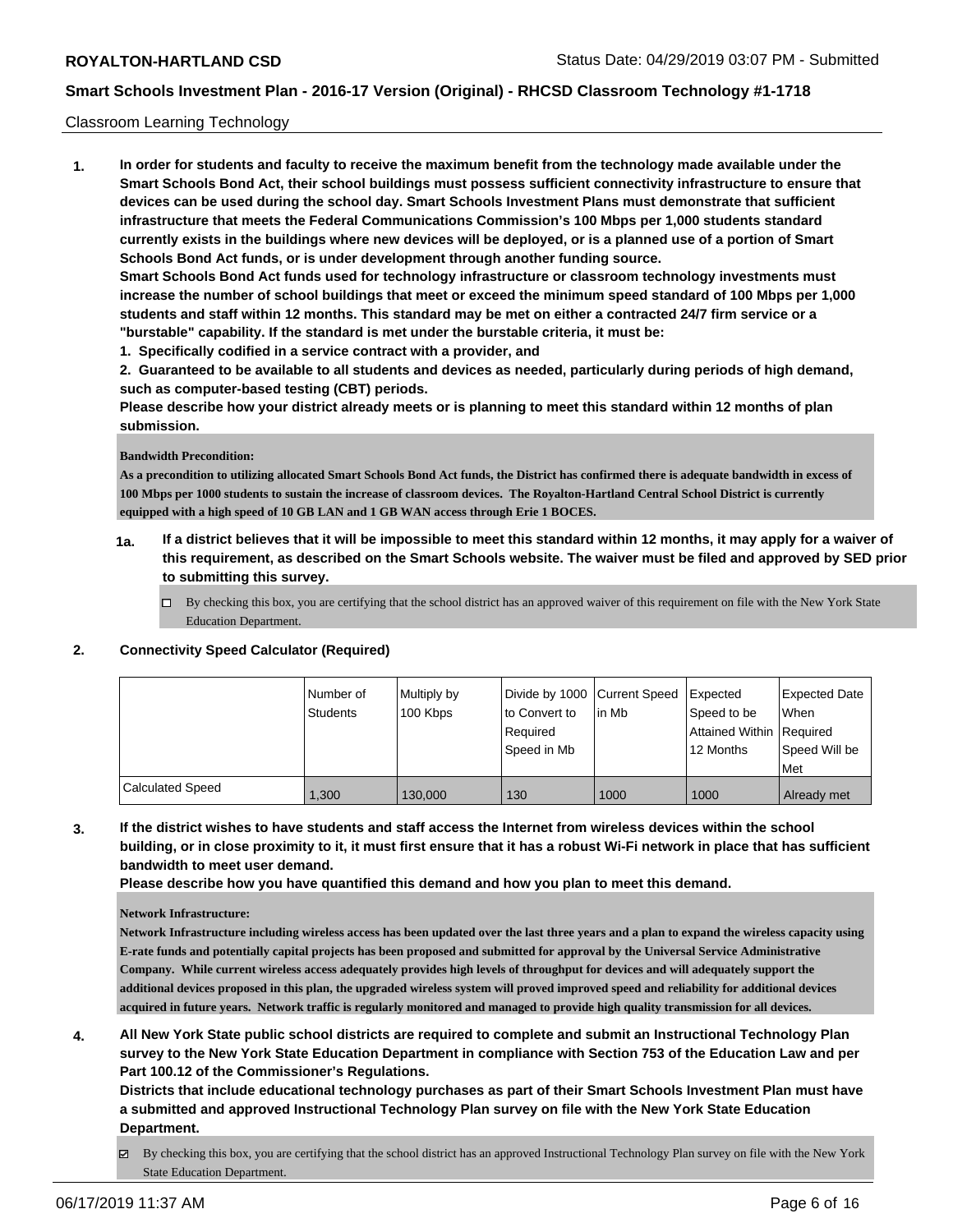### Classroom Learning Technology

**5. Describe the devices you intend to purchase and their compatibility with existing or planned platforms or systems. Specifically address the adequacy of each facility's electrical, HVAC and other infrastructure necessary to install and support the operation of the planned technology.**

**The District will seek approval for purchases in the classroom technology category. The district plans to purchase 70" interactive panels to drive classroom instruction, enhance learning opportunities and improve classroom technology integration. The interactive smart panels will be installed at the elementary, middle and high school buildings to assist in classroom instruction. The interactive panels will replace current projector and screen technologies to provide optimal support of mobile device integration and interactivity for teaching and learning. These interactive panels are fully compatible with existing platforms and systems including chromebooks, iPads, laptops and Microsoft surface tablets. These interactive panels will also provide a seamless interface between desktop computers and use of instructional software including but not limited to Google Classroom, Microsoft Office 365, Schoology, Smart Notebook, web-based instructional resources, digital literacy solutions, digital citizen initiatives, online assessment readiness, real-time review, virtual field trips, formative assessment applications and presentation of student work and instructional materials. The interactive panels will also provide a medium as teachers begin to incorporate more digital content into their curricula, as well as utilize online learning management systems. These devices will be compatible with our current network infrastructure including hardwire connection to our local area network. We also have appropriate electrical capacity for supporting these upgrades.**

**The implementation of digital classroom solutions for teachers increase the need for student device accessibility. The district currently has some mobile devices, but would like to provide greater access to support the adoption of learning management systems and digital instructional strategies. To support teaching and learning in each school building through provision of mobile computing access for teachers and students, this proposal includes the acquisition of chromebooks and secure charging stations (carts or towers).**

**The District will also seek approval for the purchase of desktop computers to replace outdated classroom machines at the elementary, middle and high school. These new desktops will be used to support teaching and learning with all applications, being used daily by instructors for computer literacy skill development, digital safety and curriculum delivery in learning management platforms through learning management platforms such as Schoology and Google Classroom.**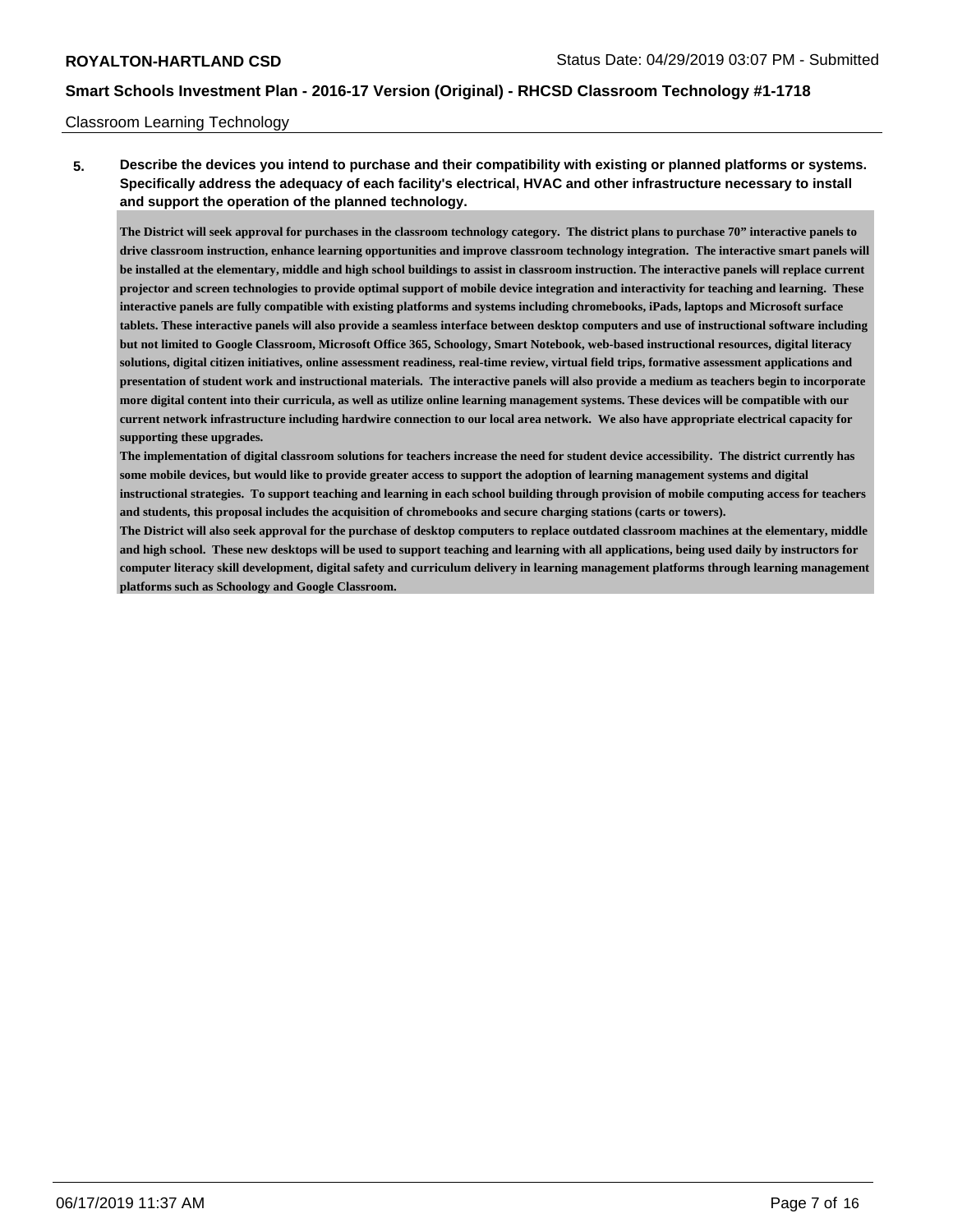### Classroom Learning Technology

- **6. Describe how the proposed technology purchases will:**
	- **> enhance differentiated instruction;**
	- **> expand student learning inside and outside the classroom;**
	- **> benefit students with disabilities and English language learners; and**
	- **> contribute to the reduction of other learning gaps that have been identified within the district.**

**The expectation is that districts will place a priority on addressing the needs of students who struggle to succeed in a rigorous curriculum. Responses in this section should specifically address this concern and align with the district's Instructional Technology Plan (in particular Question 2 of E. Curriculum and Instruction: "Does the district's instructional technology plan address the needs of students with disabilities to ensure equitable access to instruction, materials and assessments?" and Question 3 of the same section: "Does the district's instructional technology plan address the provision of assistive technology specifically for students with disabilities to ensure access to and participation in the general curriculum?"**

#### **Enhance differentiated instruction**

**The District has implemented technology tools and a wide range of technology resources to improve instructional practices and provide new learning opportunities across all three schools. Technology can be an influential tool for actively engaging learners at all levels. The use of technology tools in the classroom allow teachers to individualize learning and provide differentiated instructional techniques tailored to the needs of each student. Technological tools can help transform learning processes and provide extensions for content, review, collaboration, assessment and access. District staff continually identify achievement gaps and focuses technology implementations to improve these areas. The District Director of Special Education works collaboratively with the technology staff to provide assistive technology tools as needs are determined.**

#### **Expand student learning inside and outside the classroom**

**Interactive classroom panels will increase student engagement and provide opportunities to enhance differentiated instruction through the provision of simultaneous, multi-touch student manipulation, small group work centers or whole group instruction. Students in need of support can use the interactive panels independently in a format that is challenging yet engaging. Students will be provided with individual support and enrichment through the use of video presentations or interactive applications to help solve problems and provide enhanced, differentiated learning opportunities. The interactive panels purchased will be placed in high needs areas throughout the district including classrooms, Academic Intervention Services classrooms, Special Education classrooms and other identified areas where this technology will improve teaching and learning. These students will benefit the most from the use of the interactive hardware and software included with the panels. Students within these classrooms are typically in a small group setting, which will help the teacher differentiate learning for students. Benefit students with disabilities and ELLs**

**English Language Learners will be provided with specialized interactive applications and learning tools to develop proficiency with this alternative learning interface. District Special Education, Response to Intervention and student management systems will keep instructional staff aware of special needs, individualized education program requirements, interventions and special program initiatives for students. Instructional and identified support staff will be provided with special needs classifications and guidelines appropriate to the services they provide.**

**Contribute to the reduction of other learning gaps that have been identified within the district**

**The acquisition of additional mobile devices and student personal devices connecting with the interactive panels will support flipped learning initiatives, presentation of work and real-time, formative assessments. The opportunity for integration of blended instructional practices, collaboration and virtual experiences will expand teaching and learning strategies. The contribution of these versatile technology tools will assist in reducing learning gaps and provide ease of access and integration of instructional software resources. Student access to Chromebooks, iPads, laptops, Surface tablets and other tools will provide greater interactivity, support learning mechanisms and facilitate effective learning management system initiatives and digital classroom implementations. Students with disabilities will experience increased access in an enhanced learning environment through the versatility of the panel as a collaborative table device or specialized configurations. Mobile devices and interactive classroom panels provide alternative and stimulating interfaces to enhance the learning experience for students with specialized learning needs. Technology accommodations will be provided as determined for each student to allow access to physical, behavioral or educational programs and applications required to meet individual needs.**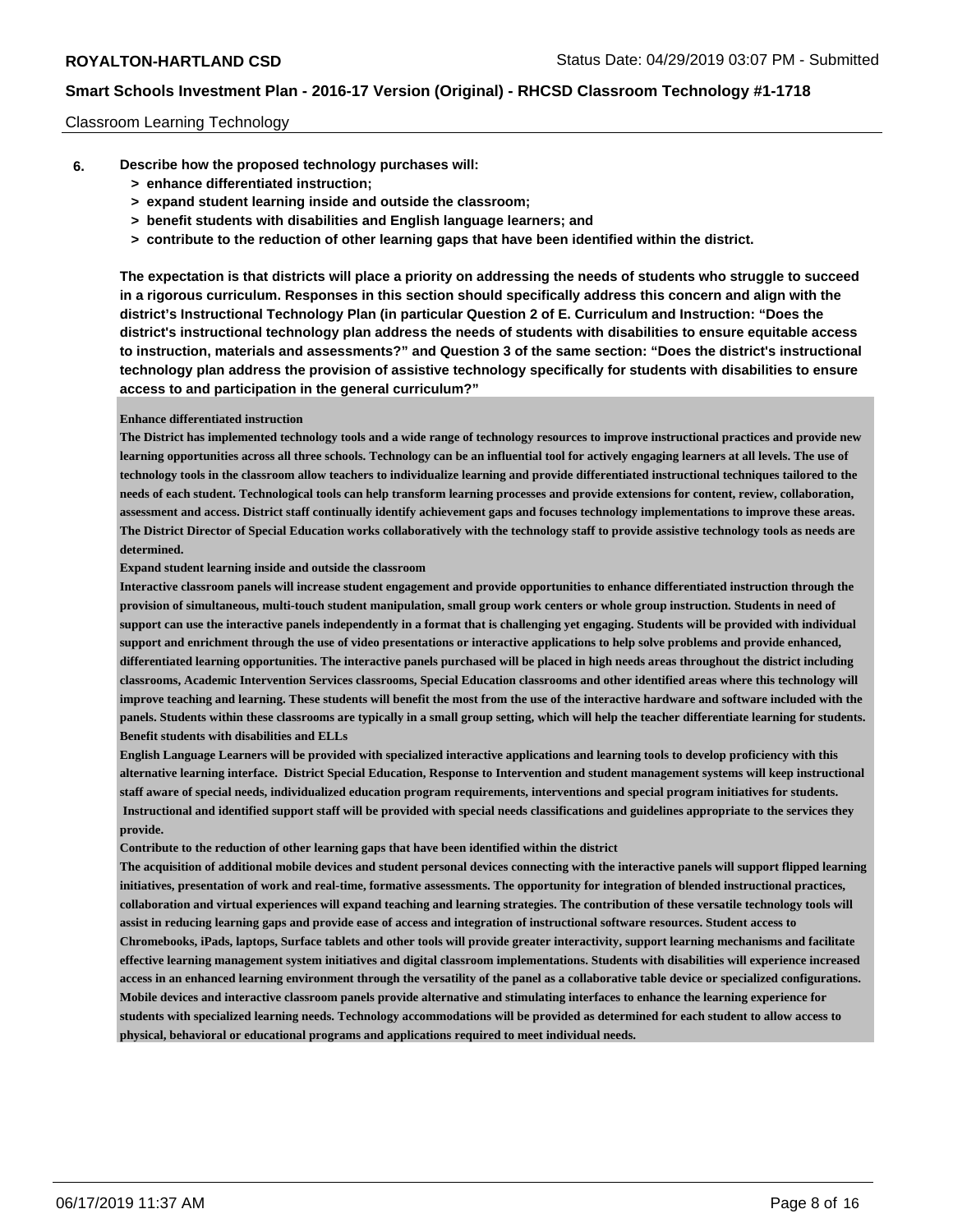#### Classroom Learning Technology

**7. Where appropriate, describe how the proposed technology purchases will enhance ongoing communication with parents and other stakeholders and help the district facilitate technology-based regional partnerships, including distance learning and other efforts.**

**The proposal for classroom technology through the Smart Schools Bond Act will greatly increase capacity for teaching and learning through the facilitation of blended learning, distance learning opportunities, online conferencing and homebound instruction. The purchase of the interactive classroom panels and mobile computing devices will enhance ongoing communication with students and parents through the implementation of online, digital classroom environments where students and parents can access course descriptions, assignments, grades, content, assessments, presentations, resources and interact with the classroom teacher(s). The facilitation of technology-based regional partnerships can also be fostered through the panel interface. The interactive panels will provide engaging experience for virtual field trips, video conferencing, collaborative projects and live announcements throughout the district. The interactive panels allow students to present work to parents, board members and other stakeholder groups. As they are Internet compatible, they will facilitate communication via Skype or other programs such that students and teacher can communicate with regional partners. The use of mobile devices for the purpose of communication will become instrumental for access of digital content and resources from any location including the ability to download content for use in an area where Internet may not be available. This is extremely important as this is a rural district and direct communication is limited due to distance. The development of community technology awareness training sessions, adult education programs and student technology fairs to showcase projects and initiatives will be an extension of the instructional devices acquired to communicate and educate parents and community members. The district is also working with several higher learning institutions including Niagara County Community College, Niagara University, University at Buffalo and Rochester Institute of Technology to provide higher and advanced learning experiences for our students.**

**8. Describe the district's plan to provide professional development to ensure that administrators, teachers and staff can employ the technology purchased to enhance instruction successfully.**

**Note: This response should be aligned and expanded upon in accordance with your district's response to Question 1 of F. Professional Development of your Instructional Technology Plan: "Please provide a summary of professional development offered to teachers and staff, for the time period covered by this plan, to support technology to enhance teaching and learning. Please include topics, audience and method of delivery within your summary."**

**Professional development is a critical component of the District Instructional Technology Plan and the District Smart Schools Investment Plan. It is offered to the Royalton-Hartland Central School District teachers and staff in an ongoing growth process. Their needs are what drive our professional development offerings. Resources for professional development include:**

- **• BOCES curriculum developers**
- **• Content specialists**
- **• CSLO Technology specialists**
- **• Erie1 BOCES RIC support**
- **• O-N BOCES support**
- **• Webinars**
- **• Trainings from individual companies for software support**
- **• Turn-key trainings from district staff**

**The commitment to provide professional development in a variety of ways allows staff to learn how to utilize technology tools and resources to develop innovative instructional methods. We offer both building and individual training. Teachers may work in groups in a specific area or on their own. In addition to these options, we have increased our staff to include a full time Director of Technology. Teachers now also have the opportunity to expand their professional development through the working directly with this person on integrating technology including but not limited to Google Apps for Education, Web 2.0 tools and a host of program specific professional development into their instruction.**

- **9. Districts must contact the SUNY/CUNY teacher preparation program that supplies the largest number of the district's new teachers to request advice on innovative uses and best practices at the intersection of pedagogy and educational technology.**
	- $\boxtimes$  By checking this box, you certify that you have contacted the SUNY/CUNY teacher preparation program that supplies the largest number of your new teachers to request advice on these issues.

#### **9a. Please enter the name of the SUNY or CUNY Institution that you contacted.**

Buffalo State College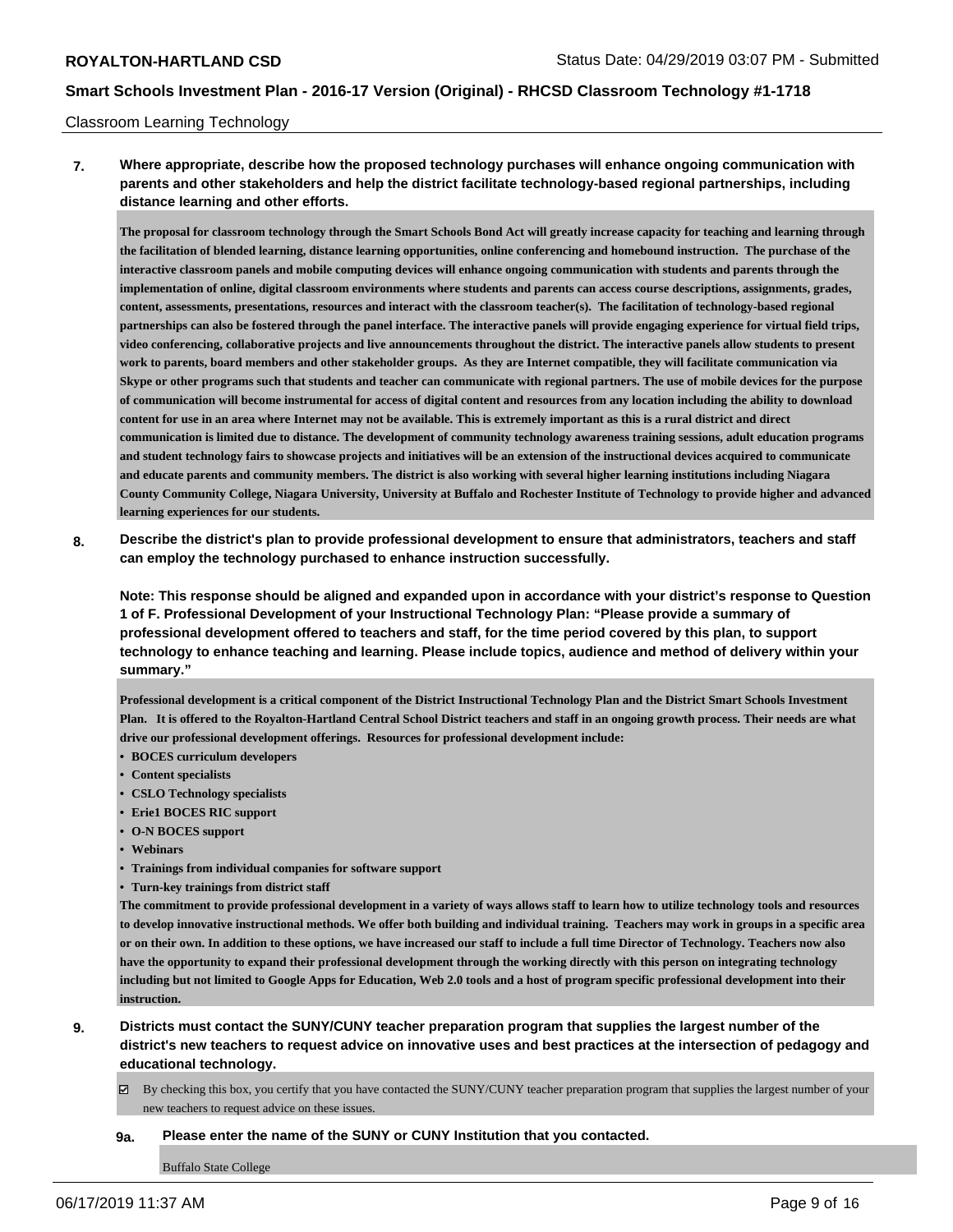Classroom Learning Technology

**9b. Enter the primary Institution phone number.**

716-878-4000

**9c. Enter the name of the contact person with whom you consulted and/or will be collaborating with on innovative uses of technology and best practices.**

Dr. Wendy Paterson

**10. A district whose Smart Schools Investment Plan proposes the purchase of technology devices and other hardware must account for nonpublic schools in the district.**

**Are there nonpublic schools within your school district?**

Yes

**Z** No

**11. Nonpublic Classroom Technology Loan Calculator**

**The Smart Schools Bond Act provides that any Classroom Learning Technology purchases made using Smart Schools funds shall be lent, upon request, to nonpublic schools in the district. However, no school district shall be required to loan technology in amounts greater than the total obtained and spent on technology pursuant to the Smart Schools Bond Act and the value of such loan may not exceed the total of \$250 multiplied by the nonpublic school enrollment in the base year at the time of enactment. See:**

**http://www.p12.nysed.gov/mgtserv/smart\_schools/docs/Smart\_Schools\_Bond\_Act\_Guidance\_04.27.15\_Final.pdf.**

|                                       | 1. Classroom<br>Technology<br>Sub-allocation | l 2. Public<br>Enrollment<br>$(2014-15)$ | 3. Nonpublic<br>Enrollment<br>$(2014-15)$ | l 4. Sum of<br>Public and<br>Nonpublic<br>Enrollment                                          | l 5. Total Per<br>Pupil Sub-<br>allocation | l 6. Total<br>Nonpublic Loan<br>Amount |
|---------------------------------------|----------------------------------------------|------------------------------------------|-------------------------------------------|-----------------------------------------------------------------------------------------------|--------------------------------------------|----------------------------------------|
| Calculated Nonpublic Loan<br>l Amount |                                              |                                          |                                           | (No Response)   (No Response)   (No Response)   (No Response)   (No Response)   (No Response) |                                            |                                        |

**12. To ensure the sustainability of technology purchases made with Smart Schools funds, districts must demonstrate a long-term plan to maintain and replace technology purchases supported by Smart Schools Bond Act funds. This sustainability plan shall demonstrate a district's capacity to support recurring costs of use that are ineligible for Smart Schools Bond Act funding such as device maintenance, technical support, Internet and wireless fees, maintenance of hotspots, staff professional development, building maintenance and the replacement of incidental items. Further, such a sustainability plan shall include a long-term plan for the replacement of purchased devices and equipment at the end of their useful life with other funding sources.**

By checking this box, you certify that the district has a sustainability plan as described above.

**13. Districts must ensure that devices purchased with Smart Schools Bond funds will be distributed, prepared for use, maintained and supported appropriately. Districts must maintain detailed device inventories in accordance with generally accepted accounting principles.**

By checking this box, you certify that the district has a distribution and inventory management plan and system in place.

**14. If you are submitting an allocation for Classroom Learning Technology complete this table. Note that the calculated Total at the bottom of the table must equal the Total allocation for this category that you entered in the SSIP Overview overall budget.**

|                         | Sub-Allocation |
|-------------------------|----------------|
| Interactive Whiteboards | 75,960         |
| Computer Servers        | (No Response)  |
| Desktop Computers       | 35,915         |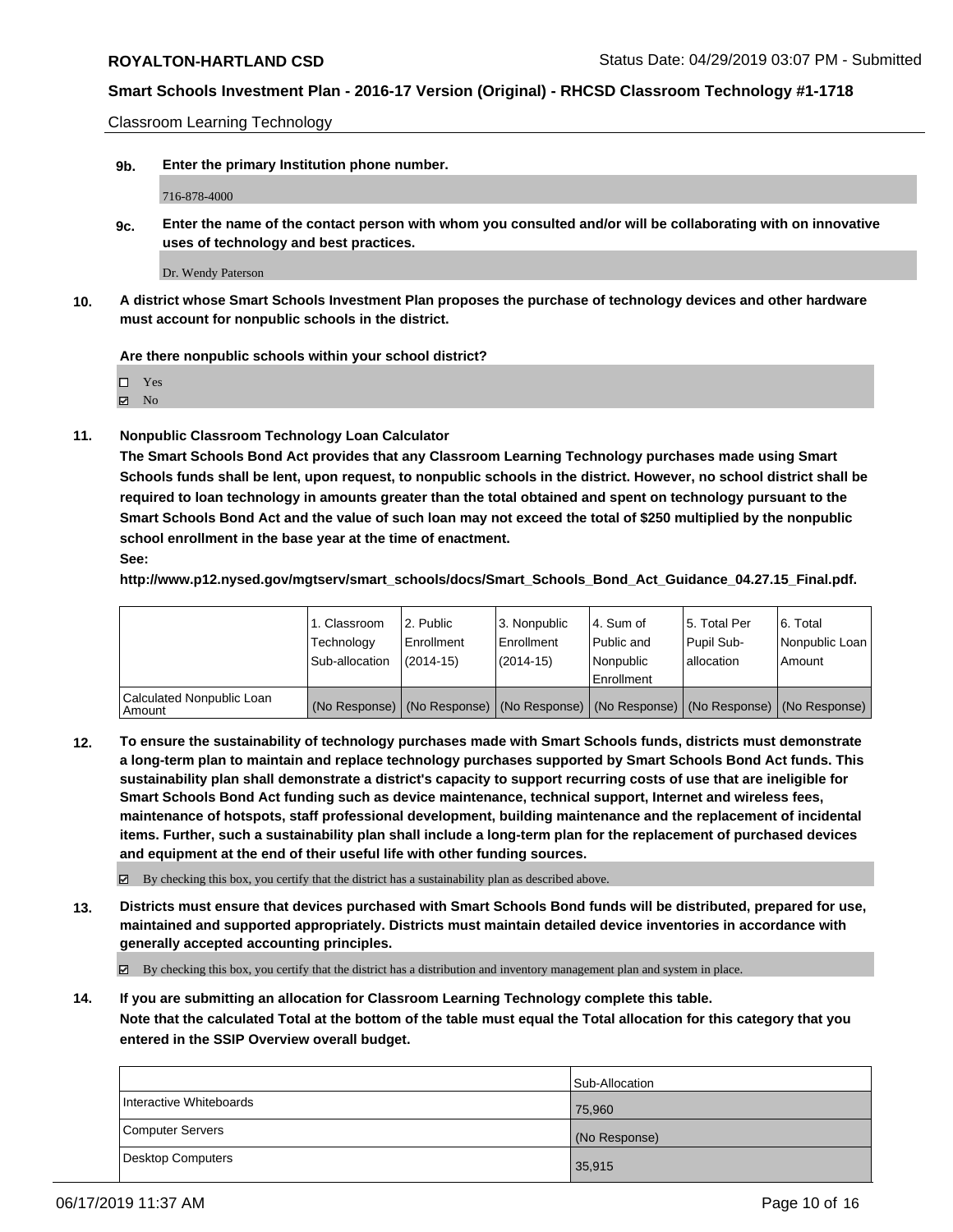Classroom Learning Technology

|                         | Sub-Allocation |
|-------------------------|----------------|
| Laptop Computers        | 62,750         |
| <b>Tablet Computers</b> | (No Response)  |
| <b>Other Costs</b>      | 27,524         |
| Totals:                 | 202,149        |

**15. Please detail the type, quantity, per unit cost and total cost of the eligible items under each sub-category. This is especially important for any expenditures listed under the "Other" category. All expenditures must be capital-bond eligible to be reimbursed through the SSBA. If you have any questions, please contact us directly through smartschools@nysed.gov.**

**Please specify in the "Item to be Purchased" field which specific expenditures and items are planned to meet the district's nonpublic loan requirement, if applicable.**

**NOTE: Wireless Access Points that will be loaned/purchased for nonpublic schools should ONLY be included in this category, not under School Connectivity, where public school districts would list them.**

| Select the allowable expenditure<br>type. | Item to be Purchased      | Quantity | Cost per Item | <b>Total Cost</b> |
|-------------------------------------------|---------------------------|----------|---------------|-------------------|
| Repeat to add another item under          |                           |          |               |                   |
| each type.                                |                           |          |               |                   |
| Interactive Whiteboards                   | 70 inch Cleartouch Panels | 15       | 5,064         | 75,960            |
| <b>Desktop Computers</b>                  | <b>Desktop Computers</b>  | 60       | 598           | 35,915            |
| <b>Laptop Computers</b>                   | Chromebooks               | 250      | 251           | 62,750            |
| <b>Other Costs</b>                        | <b>Charging Carts</b>     | 11       | 1,500         | 16.500            |
| <b>Other Costs</b>                        | <b>Charging Towers</b>    | 8        | 1,378         | 11,024            |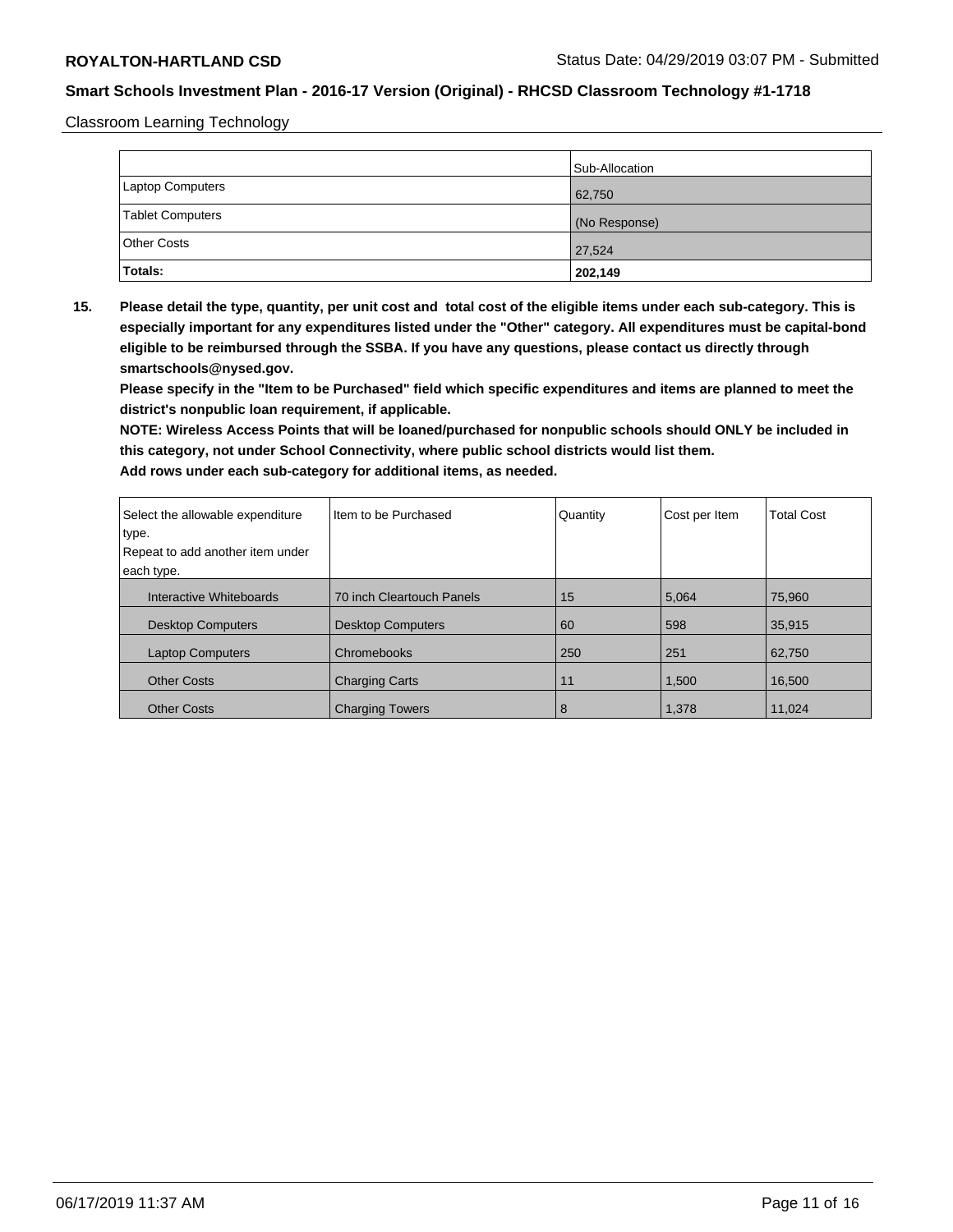### Pre-Kindergarten Classrooms

**1. Provide information regarding how and where the district is currently serving pre-kindergarten students and justify the need for additional space with enrollment projections over 3 years.**

(No Response)

- **2. Describe the district's plan to construct, enhance or modernize education facilities to accommodate prekindergarten programs. Such plans must include:**
	- **Specific descriptions of what the district intends to do to each space;**
	- **An affirmation that pre-kindergarten classrooms will contain a minimum of 900 square feet per classroom;**
	- **The number of classrooms involved;**
	- **The approximate construction costs per classroom; and**
	- **Confirmation that the space is district-owned or has a long-term lease that exceeds the probable useful life of the improvements.**

(No Response)

**3. Smart Schools Bond Act funds may only be used for capital construction costs. Describe the type and amount of additional funds that will be required to support ineligible ongoing costs (e.g. instruction, supplies) associated with any additional pre-kindergarten classrooms that the district plans to add.**

(No Response)

**4. All plans and specifications for the erection, repair, enlargement or remodeling of school buildings in any public school district in the State must be reviewed and approved by the Commissioner. Districts that plan capital projects using their Smart Schools Bond Act funds will undergo a Preliminary Review Process by the Office of Facilities Planning.**

**Please indicate on a separate row each project number given to you by the Office of Facilities Planning.**

| Project Number |  |
|----------------|--|
| (No Response)  |  |
|                |  |

**5. If you have made an allocation for Pre-Kindergarten Classrooms, complete this table.**

**Note that the calculated Total at the bottom of the table must equal the Total allocation for this category that you entered in the SSIP Overview overall budget.**

|                                          | Sub-Allocation |
|------------------------------------------|----------------|
| Construct Pre-K Classrooms               | (No Response)  |
| Enhance/Modernize Educational Facilities | (No Response)  |
| <b>Other Costs</b>                       | (No Response)  |
| Totals:                                  | 0              |

**6. Please detail the type, quantity, per unit cost and total cost of the eligible items under each sub-category. This is especially important for any expenditures listed under the "Other" category. All expenditures must be capital-bond eligible to be reimbursed through the SSBA. If you have any questions, please contact us directly through smartschools@nysed.gov.**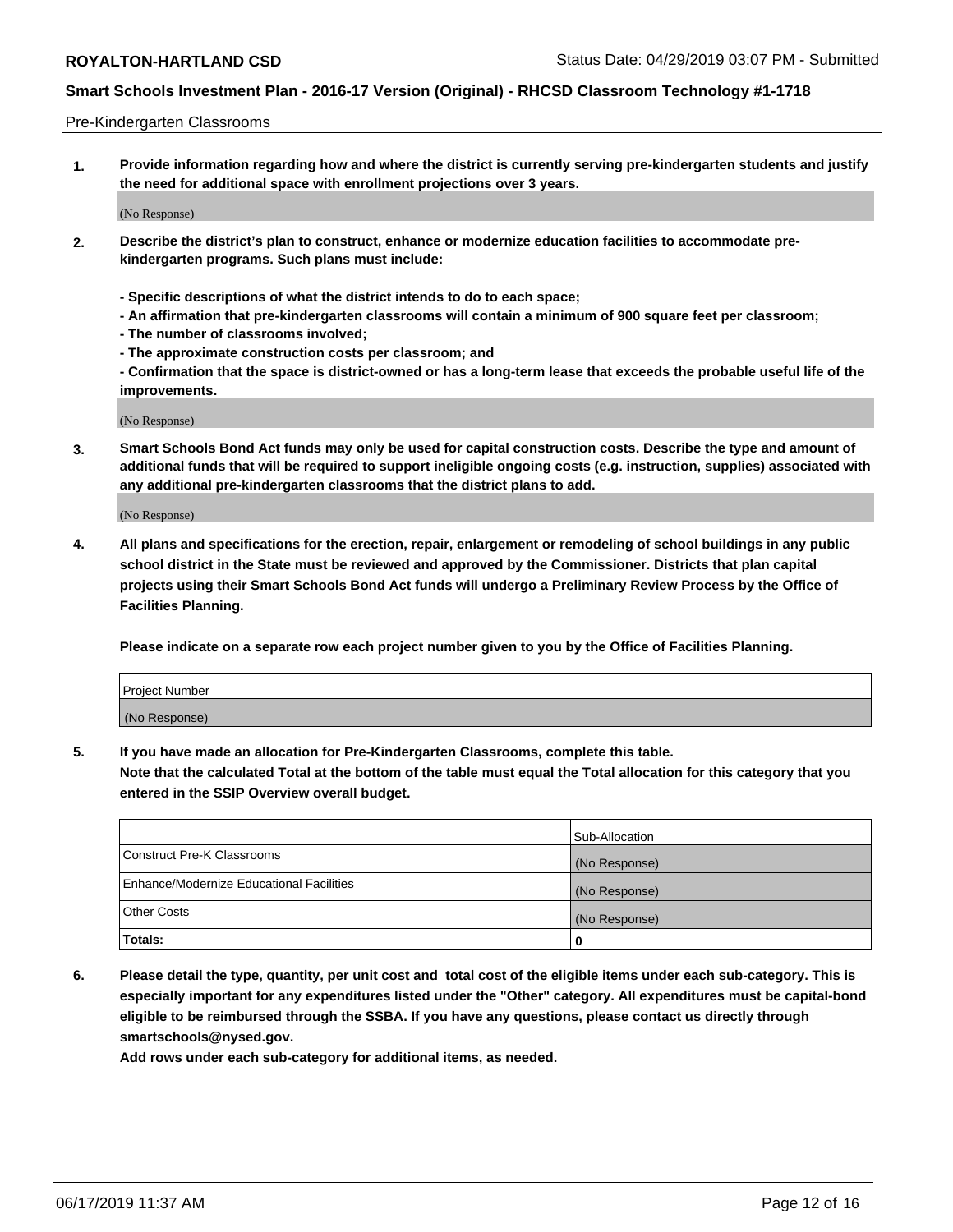Pre-Kindergarten Classrooms

| Select the allowable expenditure | Item to be purchased | Quantity      | Cost per Item | <b>Total Cost</b> |
|----------------------------------|----------------------|---------------|---------------|-------------------|
| type.                            |                      |               |               |                   |
| Repeat to add another item under |                      |               |               |                   |
| each type.                       |                      |               |               |                   |
| (No Response)                    | (No Response)        | (No Response) | (No Response) | (No Response)     |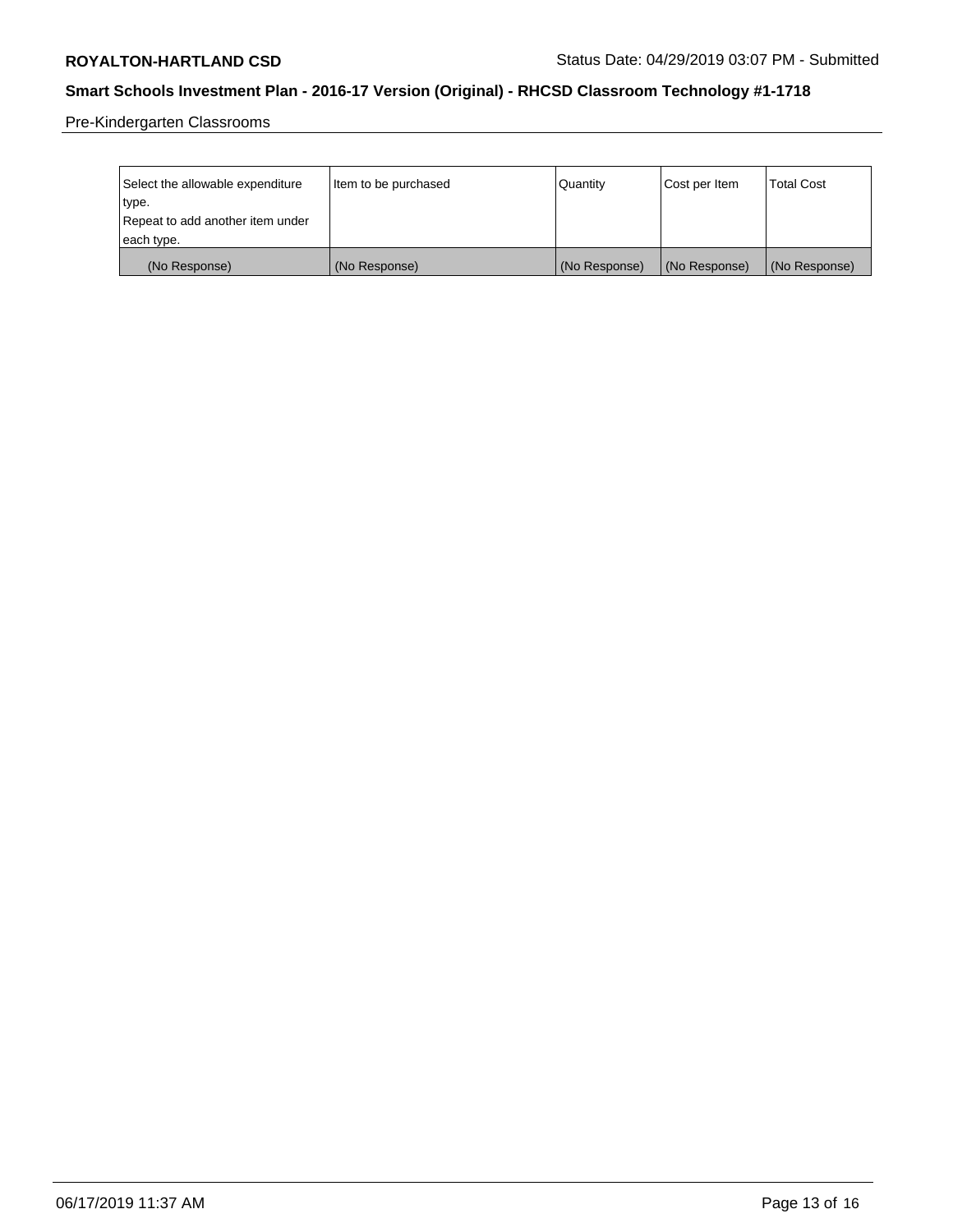Replace Transportable Classrooms

**1. Describe the district's plan to construct, enhance or modernize education facilities to provide high-quality instructional space by replacing transportable classrooms.**

(No Response)

**2. All plans and specifications for the erection, repair, enlargement or remodeling of school buildings in any public school district in the State must be reviewed and approved by the Commissioner. Districts that plan capital projects using their Smart Schools Bond Act funds will undergo a Preliminary Review Process by the Office of Facilities Planning.**

**Please indicate on a separate row each project number given to you by the Office of Facilities Planning.**

| Project Number |  |
|----------------|--|
|                |  |
|                |  |
|                |  |
|                |  |
| (No Response)  |  |
|                |  |
|                |  |
|                |  |

**3. For large projects that seek to blend Smart Schools Bond Act dollars with other funds, please note that Smart Schools Bond Act funds can be allocated on a pro rata basis depending on the number of new classrooms built that directly replace transportable classroom units.**

**If a district seeks to blend Smart Schools Bond Act dollars with other funds describe below what other funds are being used and what portion of the money will be Smart Schools Bond Act funds.**

(No Response)

**4. If you have made an allocation for Replace Transportable Classrooms, complete this table. Note that the calculated Total at the bottom of the table must equal the Total allocation for this category that you entered in the SSIP Overview overall budget.**

|                                                | Sub-Allocation |
|------------------------------------------------|----------------|
| Construct New Instructional Space              | (No Response)  |
| Enhance/Modernize Existing Instructional Space | (No Response)  |
| <b>Other Costs</b>                             | (No Response)  |
| Totals:                                        | 0              |

**5. Please detail the type, quantity, per unit cost and total cost of the eligible items under each sub-category. This is especially important for any expenditures listed under the "Other" category. All expenditures must be capital-bond eligible to be reimbursed through the SSBA. If you have any questions, please contact us directly through smartschools@nysed.gov.**

| Select the allowable expenditure | Item to be purchased | Quantity      | Cost per Item | Total Cost    |
|----------------------------------|----------------------|---------------|---------------|---------------|
| type.                            |                      |               |               |               |
| Repeat to add another item under |                      |               |               |               |
| each type.                       |                      |               |               |               |
| (No Response)                    | (No Response)        | (No Response) | (No Response) | (No Response) |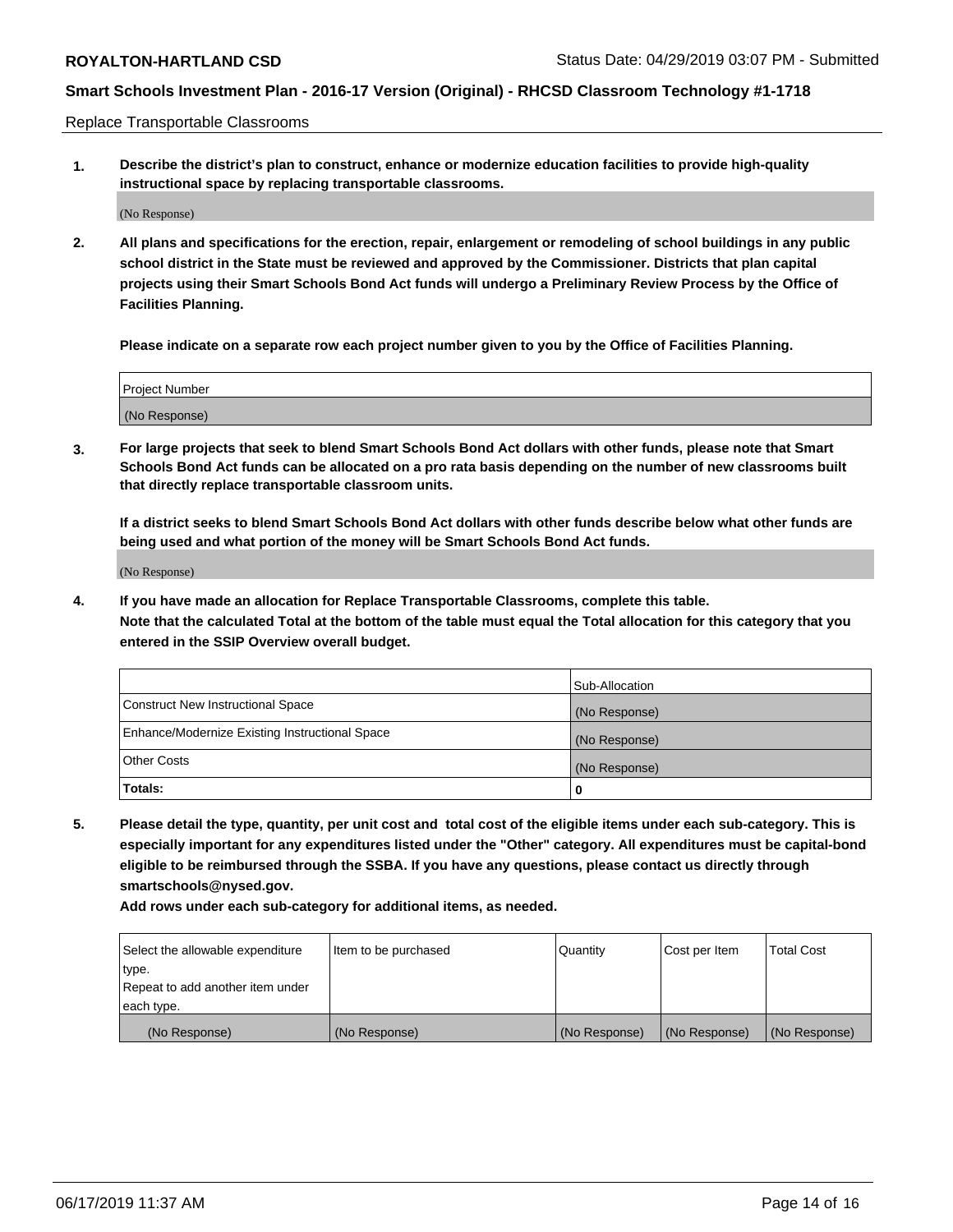High-Tech Security Features

**1. Describe how you intend to use Smart Schools Bond Act funds to install high-tech security features in school buildings and on school campuses.**

(No Response)

**2. All plans and specifications for the erection, repair, enlargement or remodeling of school buildings in any public school district in the State must be reviewed and approved by the Commissioner. Districts that plan capital projects using their Smart Schools Bond Act funds will undergo a Preliminary Review Process by the Office of Facilities Planning.** 

**Please indicate on a separate row each project number given to you by the Office of Facilities Planning.**

| <b>Project Number</b> |  |
|-----------------------|--|
| (No Response)         |  |

- **3. Was your project deemed eligible for streamlined Review?**
	- Yes
	- $\square$  No
- **4. Include the name and license number of the architect or engineer of record.**

| Name          | License Number |
|---------------|----------------|
| (No Response) | (No Response)  |

**5. If you have made an allocation for High-Tech Security Features, complete this table.**

**Note that the calculated Total at the bottom of the table must equal the Total allocation for this category that you entered in the SSIP Overview overall budget.**

|                                                      | Sub-Allocation |
|------------------------------------------------------|----------------|
| Capital-Intensive Security Project (Standard Review) | (No Response)  |
| <b>Electronic Security System</b>                    | (No Response)  |
| <b>Entry Control System</b>                          | (No Response)  |
| Approved Door Hardening Project                      | (No Response)  |
| <b>Other Costs</b>                                   | (No Response)  |
| Totals:                                              | 0              |

**6. Please detail the type, quantity, per unit cost and total cost of the eligible items under each sub-category. This is especially important for any expenditures listed under the "Other" category. All expenditures must be capital-bond eligible to be reimbursed through the SSBA. If you have any questions, please contact us directly through smartschools@nysed.gov.**

| Select the allowable expenditure | Item to be purchased | Quantity      | Cost per Item | <b>Total Cost</b> |
|----------------------------------|----------------------|---------------|---------------|-------------------|
| type.                            |                      |               |               |                   |
| Repeat to add another item under |                      |               |               |                   |
| each type.                       |                      |               |               |                   |
| (No Response)                    | (No Response)        | (No Response) | (No Response) | (No Response)     |